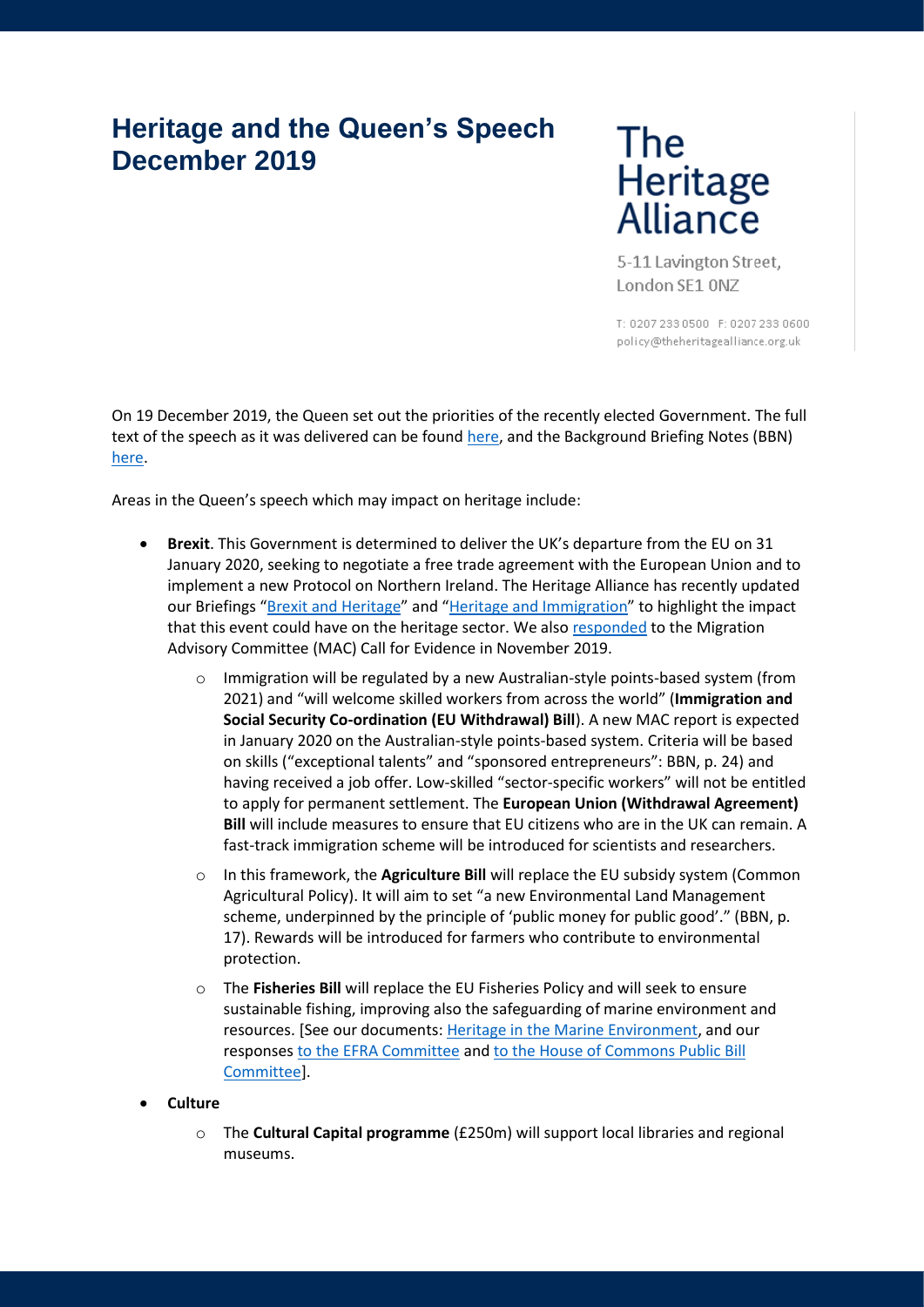- o Retail discounts will be increased and extended to cinemas and music venues. An additional discount will be put in place for pubs.
- o The Windrush Compensation Scheme (Expenditure) Bill will ensure that the scheme is underpinned my parliamentary legislation.
- Prioritisation of the **National Health Service**. It is worth remembering that the [Conservatives](https://assets-global.website-files.com/5da42e2cae7ebd3f8bde353c/5dda924905da587992a064ba_Conservative%202019%20Manifesto.pdf)  [Manifesto](https://assets-global.website-files.com/5da42e2cae7ebd3f8bde353c/5dda924905da587992a064ba_Conservative%202019%20Manifesto.pdf) earlier this year mentioned social prescription as a tool to improve wellbeing.
- **Businesses and working conditions.** The Government commits to an increasing of the **National Living Wage** (reaching two thirds of median earnings). **Flexible working** will be encouraged (Employment Bill), also thanks to an improved gigabit-capable nationwide broadband connection (BBN, p. 92). Tax credits for research and development will be increased. The Government commits to review the **business rates**.
- Increased funding for high-quality **education**, as well as in science research. A "**National Skills Fund**" will be created. Greater focus will be given to tech education (e.g. with the creation of new dedicated Institutes). Funding in Research and Development (R&D) will be boosted (target of 2.4% of GDP spent on R&D by 2027), and bureaucracy in funding will be reduced. The Government commits to continue to collaborate with the EU in the research sector, including the Horizon programme.
- **Environment**. The Government commits to meet the target of net zero gas emissions by 2050. The **Environment Bill** will set environmental principles and legally binding targets, and will establish the Office for Environmental Protection. [On this topic you can see our [Briefing](https://www.theheritagealliance.org.uk/wp-content/uploads/2019/10/Environment-Bill-2nd-Reading-Briefing-on-the-Exclusion-of-the-Historic-Environment.pdf)  [on the Exclusion of the Historic Environment,](https://www.theheritagealliance.org.uk/wp-content/uploads/2019/10/Environment-Bill-2nd-Reading-Briefing-on-the-Exclusion-of-the-Historic-Environment.pdf) submitted ahead of the  $2<sup>nd</sup>$  reading of the Environment Bill and a our briefing on the potential of [a positive implementation of](https://www.theheritagealliance.org.uk/wp-content/uploads/2019/01/Delivering-the-25-Year-Environment-Plan.pdf) the [Environment Bill](https://www.theheritagealliance.org.uk/wp-content/uploads/2019/01/Delivering-the-25-Year-Environment-Plan.pdf) (January 2019)]. An additional 75,000 acres of trees will be planted each year. Investments will be made in green infrastructures, electric vehicles, as well as house energy efficiency. A new £640m Nature for Climate Fund will be created.
- **Housing and planning**. Measures will be introduced to support home ownership and to improve building safety (Building Safety Bill, Fire Safety Bill). At least 1 million new homes will be built (BBN, p. 48). They will be required to support gigabit-capable connections. [On planning, see ou[r response](https://www.theheritagealliance.org.uk/wp-content/uploads/2019/01/High-streets-consultation.pdf) to the 2019 MHCLG consultation].
	- o The **Planning White Paper** will **"**make the planning process clearer" and accessible (BBN, p. 48). Resourcing in Planning Departments will also be addressed.
	- o 'Infrastructure first': specific funding for basic infrastructures (roads, schools, GPs) will support new homes.
- Investments in **infrastructures**, as already announced in th[e Conservative Manifesto](https://assets-global.website-files.com/5da42e2cae7ebd3f8bde353c/5dda924905da587992a064ba_Conservative%202019%20Manifesto.pdf) (pp. 26- 28). Minimum Service Agreements will ensure minimum service during strikes. A White Paper on railways is expected in 2020 (it will aim to end the franchising model now in place). Investments in railways will include the restoring of some Beeching lines and stations, closed in the 1960s. The High Speed Rail (West Midlands - Crewe) Bill will enable the next phase of HS2.
- **Devolution**. The Government commits to "give communities more control over how investment is spent so that they can decide what is best for them". A White Paper will set out the Government's strategy on devolution, including spending and funding. After the establishment of City Region Mayors, the Government aims to devolve more powers (especially in transport and education). Local communities will have "the final say on council tax, giving them the power to veto excessive rises" (BBN, p. 61). Local authorities will be required to deliver a minimum per-pupil funding in their area (BBN, p. 40). The **UK Shared Prosperity Fund** will operate throughout the UK.